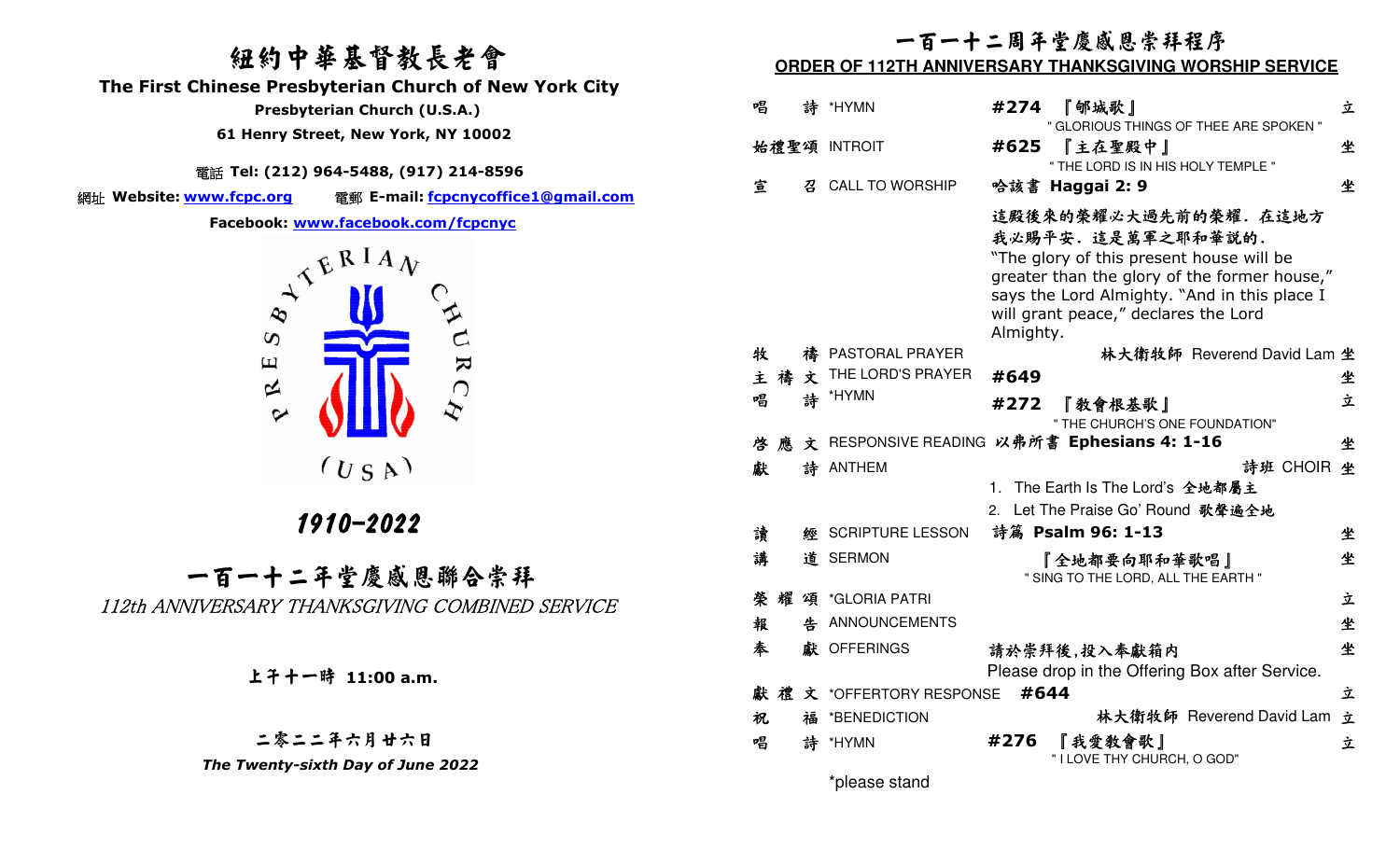## 啟應文: 以弗所書 4: 1-16

- 主席啟: 我 - - - - 恩相稱・ 為主被囚的勸你們,既然蒙召,行事為人就當與蒙召的
- 凡事謙虛,溫柔,忍耐,用愛心互相寬容, 會眾應: 凡
	- 用和平彼此聯絡,竭力保守聖靈所賜合而為一的心。 啟:
- 身體只有一個,聖靈只有一個,正如你們蒙召,同有一個。 應: そのことをおく 指望 ,
- 啟: 一主,一信,一洗,
- 一上帝,就是眾人的父,超乎眾人之上,實乎眾人之中, 應: 也住在眾人之內。
	- 我們各人蒙恩,都是照基督所量給各人的恩賜。 啟:
- 所以經上說,『他升上高天的時候,擄掠了仇敵,將各樣的 應: 恩賜賞給人。』
	- 既說升上,豈不是先降在地下麼. 啟:
	- 降下的,就是遠升諸天之上要充滿萬有的。 應: 那
	- 祂所賜的有使徒,有先知.有傳福音的.有牧師和教師. 啟:
	- 為要成全聖徒,各盡其職,建立基督的身體. 應:
- 直等到我們眾人在真道上同歸於一,認識上帝的兒子, 啟: 得以長大成人, 滿有基督長成的身量.
- 使我們不再作小孩子,中了人的詭計,和欺騙的法術, 應: 被一切異教之風搖動,飄來飄去,就隨從各樣的異端.
	- 惟用愛心說誠實話,凡事長進,連於元首基督. 啟:
- 全身都靠祂聯絡得合式,百節各按各職,照著各體的功用, 應: 彼此相助, 便叫身體漸漸增長,在愛中建立自己。

## **Responsive Reading: Ephesians 4: 1-16**

- 1 I therefore, the prisoner in the Lord, beg you to lead a life worthy of the calling to which you have been called,
- 2with all humility and gentleness, with patience, bearing with one another in love,
- 3making every effort to maintain the unity of the Spirit in the bond of peace.
- 4 There is one body and one Spirit, just as you were called to the one hope of your calling,
- 5one Lord, one faith, one baptism,
- 6one God and Father of all, who is above all and through all and in all.
- 7But each of us was given grace according to the measure of Christ's gift.<br>8 Therefore it is said. "When He ascended on high He made captivity itsel
- Therefore it is said, "When He ascended on high He made captivity itself a captive; He gave gifts to His people."
- 9 When it says, "He ascended," what does it mean but that He had also descended into the lower parts of the earth?
- 10 He who descended is the same one who ascended far above all the heavens, so that He might fill all things.
- 11 The gifts he gave were that some would be apostles, some prophets, some evangelists, some pastors and teachers,
- 12to equip the saints for the work of ministry, for building up the body of Christ,<br>13 until all of us come to the unity of the faith and of the knowledge of the Son o
- until all of us come to the unity of the faith and of the knowledge of the Son of God, to maturity, to the measure of the full stature of Christ.
- 14 We must no longer be children, tossed to and fro and blown about by every wind of doctrine, by people's trickery, by their craftiness in deceitful scheming.
- 15 But speaking the truth in love, we must grow up in every way into Him who is the head, into Christ,
- 16 from whom the whole body, joined and knit together by every ligament with which it is equipped, as each part is working properly, promotes the body's growth in building itself up in love.

## 講道經文:詩篇 96 篇 1-13 節

|             |                                         |     |      |  | 你 們 要 向 耶 和 華 唱 新 歌 ! 全 地 都 要 向 耶 和 華 |  |              |  |  |  |  |  |
|-------------|-----------------------------------------|-----|------|--|---------------------------------------|--|--------------|--|--|--|--|--|
|             | 歌 唱                                     |     |      |  |                                       |  |              |  |  |  |  |  |
| $2^{\circ}$ | 要 向 耶 和 華 歌 唱 , 稱 頌 他 的 名 ! 天 天 傳 揚 祂   |     |      |  |                                       |  |              |  |  |  |  |  |
|             |                                         |     | 的救恩! |  |                                       |  |              |  |  |  |  |  |
|             | 3 在 列 邦 中 述 說 祂 的 榮 耀 ! 在 萬 民 中 述 說 祂 的 |     |      |  |                                       |  |              |  |  |  |  |  |
|             |                                         | 奇 事 |      |  |                                       |  |              |  |  |  |  |  |
|             | 4 因 耶 和 華 為 大 , 當 受 極 大 的 讚 美 ; 祂 在 萬 神 |     |      |  |                                       |  |              |  |  |  |  |  |
|             |                                         |     |      |  | 之上,當受敬畏。                              |  |              |  |  |  |  |  |
| $5^{\circ}$ |                                         |     |      |  | 外 邦 的 神 都 屬 虛 無 ; 惟 獨 耶 和 華 創 造 諸 天 。 |  |              |  |  |  |  |  |
| 6.          |                                         |     |      |  | 有 尊 榮 和 威 嚴 在 祂 面 前 ; 有 能 力 與 華 美 在 祂 |  |              |  |  |  |  |  |
|             |                                         | 聖所。 |      |  |                                       |  |              |  |  |  |  |  |
|             |                                         |     |      |  | 民 中 的 萬 族 啊 , 你 們 要 將 榮 耀 、 能 力 歸 給 耶 |  |              |  |  |  |  |  |
|             |                                         |     |      |  | 和 華 , 都 歸 給 耶 和 華                     |  | $\mathbf{I}$ |  |  |  |  |  |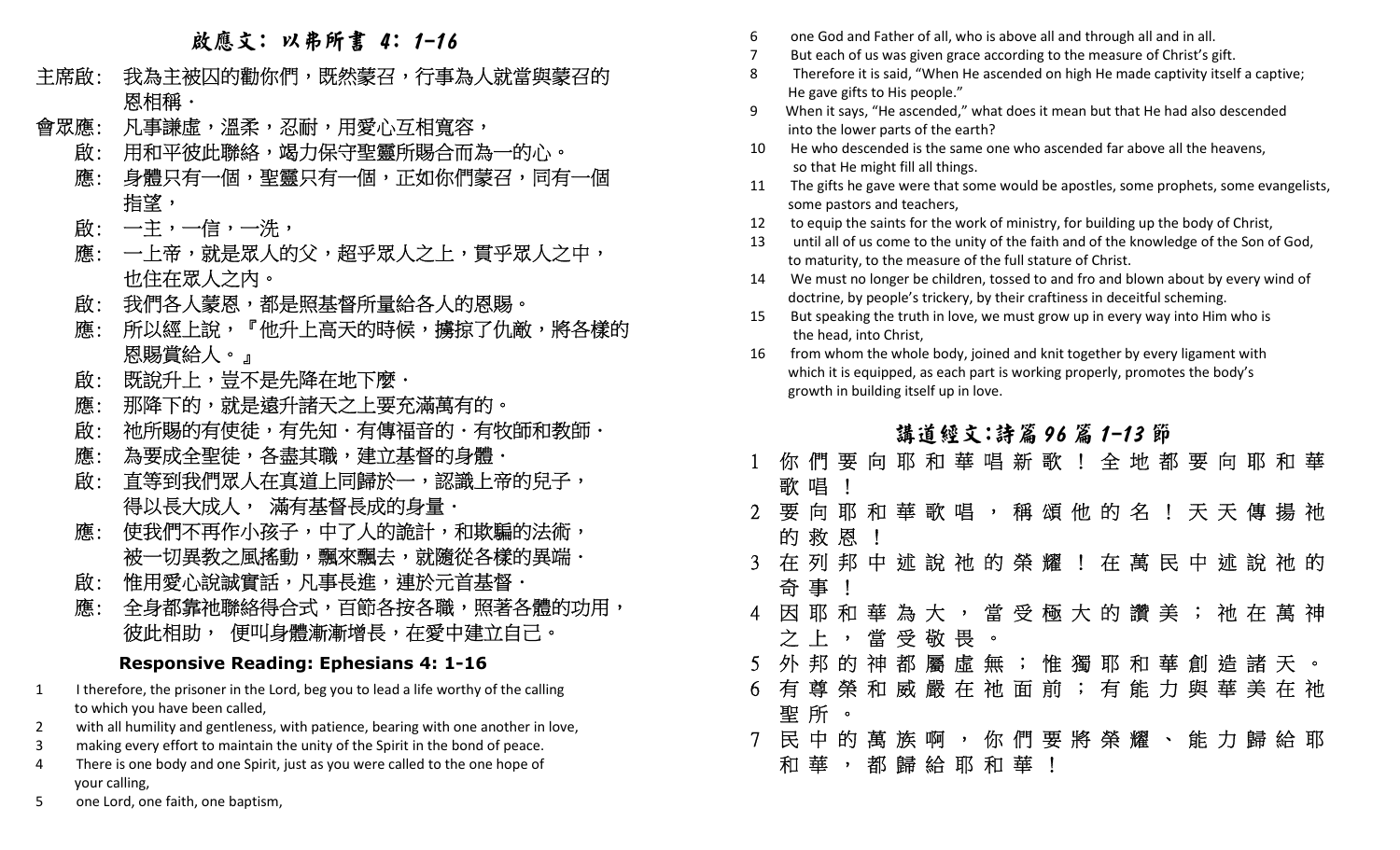- 8 要 將 耶 和 華 的 名 所 當 得 的 榮 耀 歸 給 祂 , 拿 供 物 來 進 入 祂 的 院 宇 。
- 當 以 聖 潔 的 妝 飾 敬 拜 耶 和 華 ; 全 地 要 在 祂 面 9前 戰 抖 !
- 人 在 列 邦 中 要 說 : 耶 和 華 作 王 ! 世 界 就 堅 定 , 10 不得動搖;祂要按公正審判眾民。
- 願 天 歡 喜 , 願 地 快 樂 ! 願 海 和 其 中 所 充 滿 的 澎 11 湃 !
- 願 田 和 其 中 所 有 的 都 歡 樂 ! 那 時 , 林 中 的 樹 木 12 都 要 在 耶 和 華 面 前 歡 呼 。
- 因 為 祂 來 了 , 祂 來 要 審 判 全 地 。 祂 要 按 公 義 審 13 判世界, 按祂的信實審判萬民。

### **Scripture Lesson: Psalm 96: 1-13**

**<sup>1</sup>**Sing to the LORD a new song; sing to the LORD, all the earth.

- **<sup>2</sup>**Sing to the LORD, praise his name; proclaim his salvation day after day.
- **<sup>3</sup>**Declare his glory among the nations, his marvelous deeds among all peoples.
- **<sup>4</sup>**For great is the LORD and most worthy of praise; he is to be feared above all gods.
- **<sup>5</sup>**For all the gods of the nations are idols, but the LORD made the heavens.
- **<sup>6</sup>**Splendor and majesty are before him; strength and glory are in his sanctuary.
- **<sup>7</sup>**Ascribe to the LORD, all you families of nations, ascribe to the LORD glory and strength.
- **<sup>8</sup>**Ascribe to the LORD the glory due his name; bring an offering and come into his courts.
- **<sup>9</sup> Worship the LORD in the splendor of his<sup>[a]</sup> holiness; tremble before him, all the earth.**
- **<sup>10</sup>**Say among the nations, "The LORD reigns." The world is firmly established, it cannot be moved; he will judge the peoples with equity.
- **<sup>11</sup>**Let the heavens rejoice, let the earth be glad; let the sea resound, and all that is in it.
- **<sup>12</sup>**Let the fields be jubilant, and everything in them; let all the trees of the forest sing for joy.
- **<sup>13</sup>**Let all creation rejoice before the LORD, for he comes, he comes to judge the earth. He will judge the world in righteousness and the peoples in his faithfulness.

## 詩班獻詩歌詞**THE EARTH IS THE LORD'S**

 The earth is the Lord's, and the fullness thereof, the earth in the Lord's, and the fullness thereof. The earth in fullness, fullness thereof and the fullness thereof. All creatures who live, on the earth are the Lord's, all creatures who live, on the earth are the Lord's. All creatures who live, on the earth are the Lord's. All creatures who live on the earth are the Lord's. All creatures who live on the earth are the Lord's.

 For who can rightly ascend, the hill of the Lord, and who may enter His house, to hear His word? The pure in heart and hand, the pure in heart and hand, such are the people of God, who understand. The earth in the Lord's, and the fullness thereof, the earth is the Lord's, and the fullness thereof, the earth is the Lord's and the fullness thereof. The earth is the Lord's and the fullness thereof, Alleluia, Amen.

#### 一个人 医心包 医心包 医心包 全 地都屬主

 全地都屬主,萬有充滿其中,全地都屬主,萬有充滿其中,萬有滿全地,充滿全地,充滿 全地。

芸芸眾生全地都屬主,芸芸眾生全地都屬主,芸芸眾生全地都屬主。 誰能登上這高山,上主的高山》誰能進入祂的院,聆聽祂的話?唯有手潔心清有事事事。 心清,唯有手潔心清的才能明白。全地都屬主,萬有充滿其中,全地都屬主,萬有充滿其 中,全地都屬主,萬有充滿其中,全地都屬主,萬有充滿其中,哈利路亞,阿門。

## **LET THE PRAISE GO'ROUND**

Hallelujah, Hallelujah, Hallelujah, Hallelujah, Hallelujah, Hallelujah, Hallelujah, Hallelujah, Hallelujah, Hallelujah, Hallelujah, Hallelujah, Hallelujah,

Sing and rejoice, O Praise the Lord, let the sound Go' round,

let our praise abound, sing we Hallelujah.

 Hallelujah, Hallelujah, Hallelujah, Hallelujah, Hallelujah, Hallelujah, Hallelujah, Hallelujah, Hallelujah, Sing and rejoice, O Praise the Lord. Praise Him, let the sound go' round, let our praise abound, sing we Hallelujah, rejoice and sing, rejoice and sing, Hallelujah, Hallelujah.

## 歌聲遍全地

哈利路亞,哈利路亞,哈利路亞,哈利路亞,哈利路亞,哈利路亞, 哈利路亞,哈利路亞,哈利路亞,哈利路亞,哈利路亞, 歡欣歌唱, 讚美上主,歌聲遍全地。

哈利路亞,哈利路亞,哈利路亞,哈利路亞,哈利路亞,哈利路亞, 哈利路亞,哈利路亞, 歡欣歌唱,讚美上主,歌聲遍全地,歌聲遍全地。 同唱哈利路亞,,歡欣歌唱,讚美上主,哈利路亞,哈利路亞。」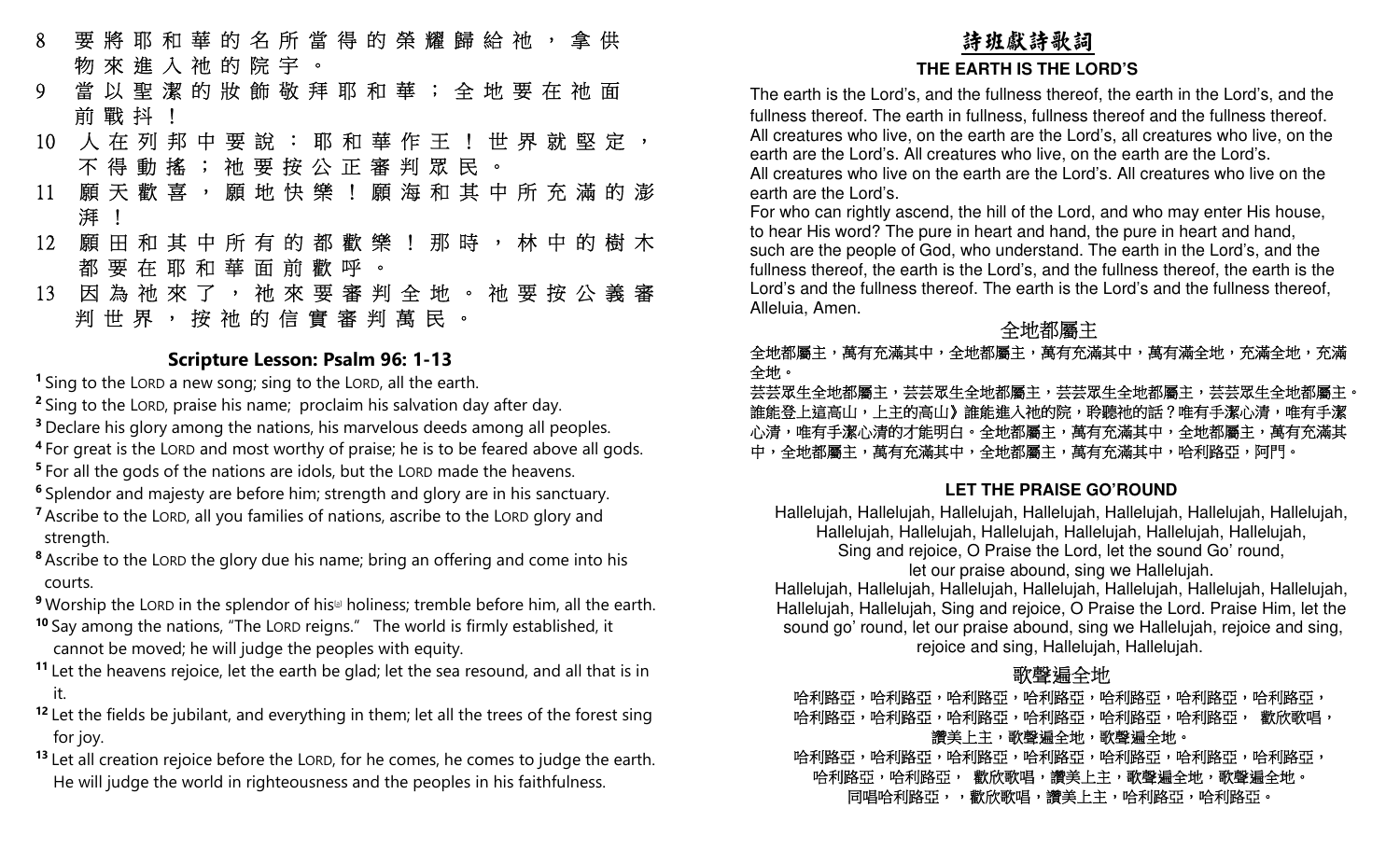### 林大衛牧師簡介 :

林牧師有一位敬畏神的母親,自小把他奉獻給主,並常為他禱告。1972年神學 畢業,囬母會靈糧堂服事。五年後神帶領他轉到活石堂牧養羊群。直到 1993<br>年左神的帶領下與宮移民美國,與丹朝和根周國堅。1004 年被芙歌教命聘持 年在神的帶領下舉家移民美國,與母親和姐姐團聚。1994 年被若歌教會聘請, 建立粵語事工。林牧師注重宣教,曾多次帶領弟兄姊妹到南美洲的秘魯、智 利、巴西、蘇里南宣教。五年前,聯同一班肢體在布碌崙開始福音事工,蒙一 神恩典,意大利教會惠贈會址,分毫不取。我們便在這莫大的恩典中建立一座 燈台,為主發光,名為承恩堂。感謝恩主,服事主五十年,林牧師於本年三月 退休,牧養事工由兩位全職弟兄接任。**誠聘主任牧師 紐約中華基督教⻑老會誠聘主任牧師。 具美國⻑老會 (Presbyterian Church USA) 認同之神學學位, 三年服務堂會經驗, 需能講流利粵語, 及具備英語溝通能力。 請寄履歷致:PNC,** The First Chinese Presbyterian Church 61 Henry Street, New York, NY 10002, 或電郵 fcpcsession@gmail.com The First Chinese Presbyterian Church is seeking a Pastor (Head of Staff). The candidate should possess qualifications acceptable by the Presbyterian Church (USA) for Minister of Word and Sacrament, with 3 years of pastoral experience, and fluency in Cantonese and spoken English. Please send resume to: PNC, The First Chinese Presbyterian Church, 61 Henry Street, New York, NY10002, or Email: fcpcsession@gmail.com **誠聘 Position Vacant 紐約中華基督教⻑老會誠聘幹事。 須有大學學歷; 能講流利粵語; 及具備英語,華語溝通能力**; **中,英文,電腦打字。 請寄履歷致:**Administrative Assistant The First Chinese Presbyterian Church 61 Henry Street, New York, NY 10002, 或電郵 fcpcny@yahoo.com The First Chinese Presbyterian Church is seeking an Administrative Assistant: The candidate should have some college credits; fluency in Cantonese; spoken English and Mandarin; and ability to type English and Chinese. Please send resume to: Administrative Assistant The First Chinese Presbyterian Church, 61 Henry Street, New York, NY10002, or Email: fcpcny@yahoo.com

## 報告事項

## 纹 謝: 今主日堂慶感恩崇拜荷蒙林大衛牧師蒞臨講道,本堂謹致衷心謝忱。 We express our heartfelt thanks to Rev. David Lam as our Guest Speaker today.

**1.**歡迎首次參加主日崇拜之新朋友,盼望你能繼續參加聚會,散會後請留下姓名, 通訊處及電話與司事,以便教會與你聯絡。

 We extend our welcome to those who are worshipping with us for the first time today. Please leave your name, address and phone number with the ushers so that we can contact you in the future. We hope to see you again.

- **2.** 祈禱會: 逢禮拜四下午二時,請各兄姊在不同地方一齊誠心為教會守望禱告。
- **3.** 今日堂慶感恩崇拜中,特別舉行分享捐,以支持美國長老會總會,州議會及區會 整體事工,敬請鼎力奉獻。
- **4.**一百一十二周年堂慶午餐會: 今主日下午十二時半在本堂舉行,凡已購餐券者, 敬請留步參加。
- **5.** 下主日(七月三日)是聖餐主日中英文聯合崇拜,請各位弟兄姊妹屆時回堂守 主聖餐。
- **6.** 各兄姊於教會辦公時間內每日上午九時至下午五時可用本堂電話 **(212) 964-5488**或手提電話 **(917) 214-8596**聯絡各同工。
- **7.** 邵一嵐宣教師於六月廿七日及廿九日,放年假二天。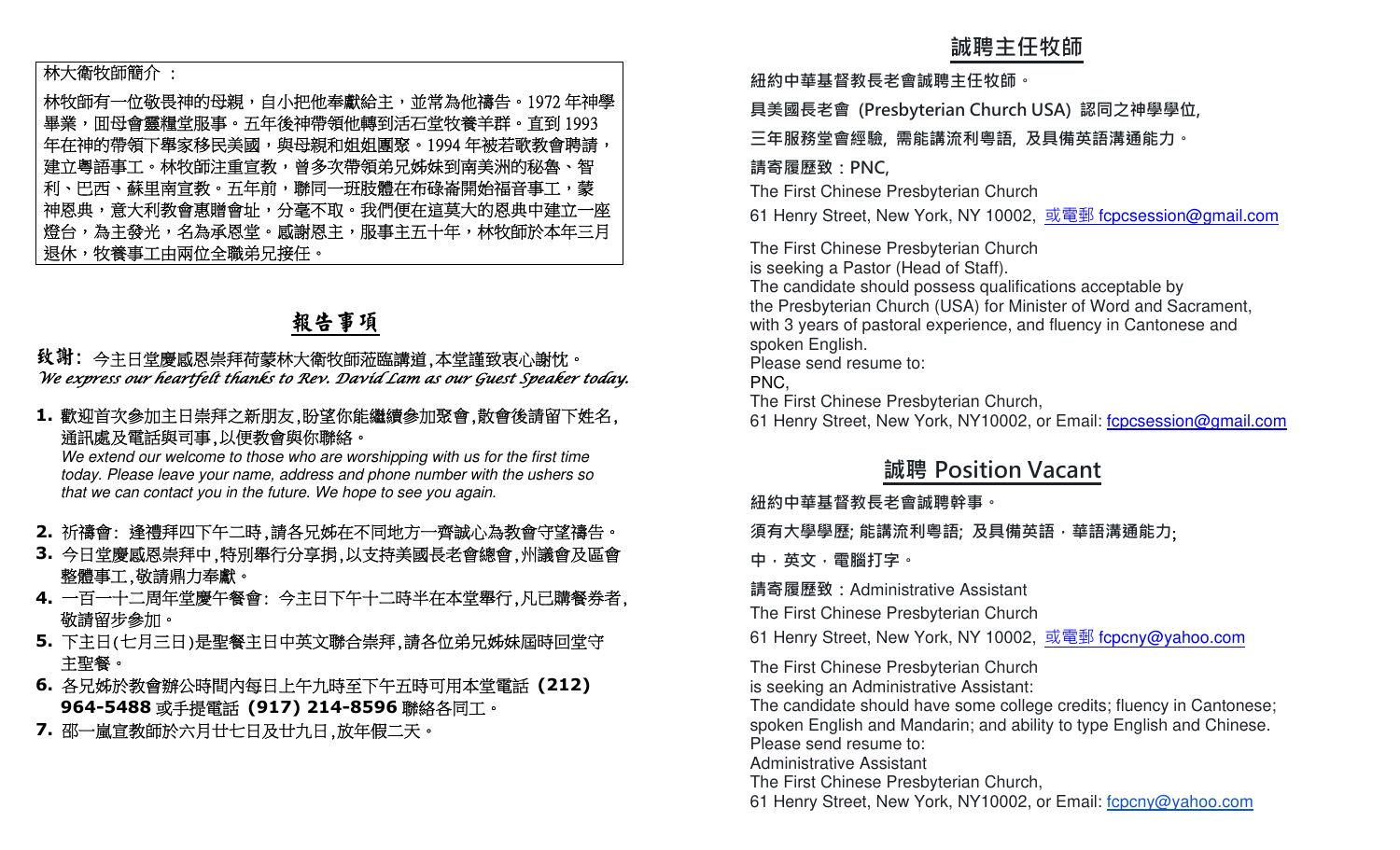## 獻 花

## 主日聯合崇拜事奉人員

|                                          | 方鈺澄夫婦                                                                                    |                                                                                                      | <u>代禱事項</u>                                                                                                                                                                                                                                         |
|------------------------------------------|------------------------------------------------------------------------------------------|------------------------------------------------------------------------------------------------------|-----------------------------------------------------------------------------------------------------------------------------------------------------------------------------------------------------------------------------------------------------|
|                                          | 主日聯合崇拜事奉人員                                                                               |                                                                                                      | 1.為本堂各同工、全體長老、執事、董事在教會中事奉的心志禱告。<br>2.為祈禱會禱告。求聖靈感動更多弟兄姊妹同心合意為教會守望。<br>3.為紐約市華埠社區禱告。願本堂藉著崇拜、關懷、社區服務、網絡廣播                                                                                                                                              |
| 講員/主席<br>指揮/司琴<br>待<br>招<br>聖餐主禮<br>聖餐襄禮 | 今主日(六月廿六日)<br>堂慶主日<br>林大衛牧師 / 梁桑南長老<br>林主恩先生 / 江友正女士<br>陳張愛萍長老                           | 下主日(七月三日)<br>聖餐主日<br>邵一嵐宣教師 / 關悦雄長老<br>林主恩先生 / 江友正女士<br>雷甄惠珍執事<br>梁李萍清長老<br>梁桑南長老<br>關李月霞執事<br>胡國傑長老 | 節目廣傳福音。<br>4.為身體和心靈軟弱的弟兄姊妹禱告。求主醫治,使他們早日康復:<br>吳秀琼女士、林伍新蘭女士、陳玉金女士、張淑德女士、劉浪波夫人、<br>朱譚綺琪女士、陳曾惠英長老、曾偉青長老之母親、唐顯慶長老。<br>5.為本堂聘牧事工禱告。求主差遣合適主任牧師來牧養教會。<br>6.為本堂聘請幹事禱告。求主差遣合適同工來協助堂務。<br>7.為弟兄姊妹未信主的親友禱告。<br>8.為本堂牧養事工禱告。求主帶領教會,幫助未信者認識基督,曉得牧養<br>不同需要的弟兄姊妹。 |
| 聖餐預備<br>聖壇插花<br>錄音/音響                    | 邵一嵐宣教師<br>黄惠賜執事                                                                          | 林 潔執事<br>方鈺澄長老<br>方李芳執事<br>邵一嵐宣教師<br>黄惠賜執事                                                           |                                                                                                                                                                                                                                                     |
|                                          | 二零二二年七月份主日聯合崇拜輪值表                                                                        |                                                                                                      |                                                                                                                                                                                                                                                     |
| 3E<br>$10$ 日<br>17日<br>$24$ 日<br>31E     | <u>主  席</u><br>關悅雄長老<br>聖餐主日<br>方李芳執事<br>主日<br>主日<br>梁美娥長老<br>主日<br>梁燊南長老<br>主日<br>方李芳執事 | 講 員<br>邵一嵐宣教師<br>李澤華牧師<br>邵一嵐宣教師<br>李澤華牧師<br>邵一嵐宣教師                                                  |                                                                                                                                                                                                                                                     |

## 二零二二年七月份主日聯合崇拜輪值表

|       |      | 席<br>王 | 講<br>貝 |
|-------|------|--------|--------|
| 3 E   | 聖餐主日 | 關悅雄長老  | 邵一嵐宣教師 |
| 10日   | 主日   | 方李芳執事  | 李澤華牧師  |
| 17 E  | 主日   | 梁美娥長老  | 邵一嵐宣教師 |
| 24 E  | 主日   | 梁燊南長老  | 李澤華牧師  |
| 31 El | 主日   | 方李芳執事  | 邵一嵐宣教師 |

- 
- 
- 
- 
- 
- 
- 
-